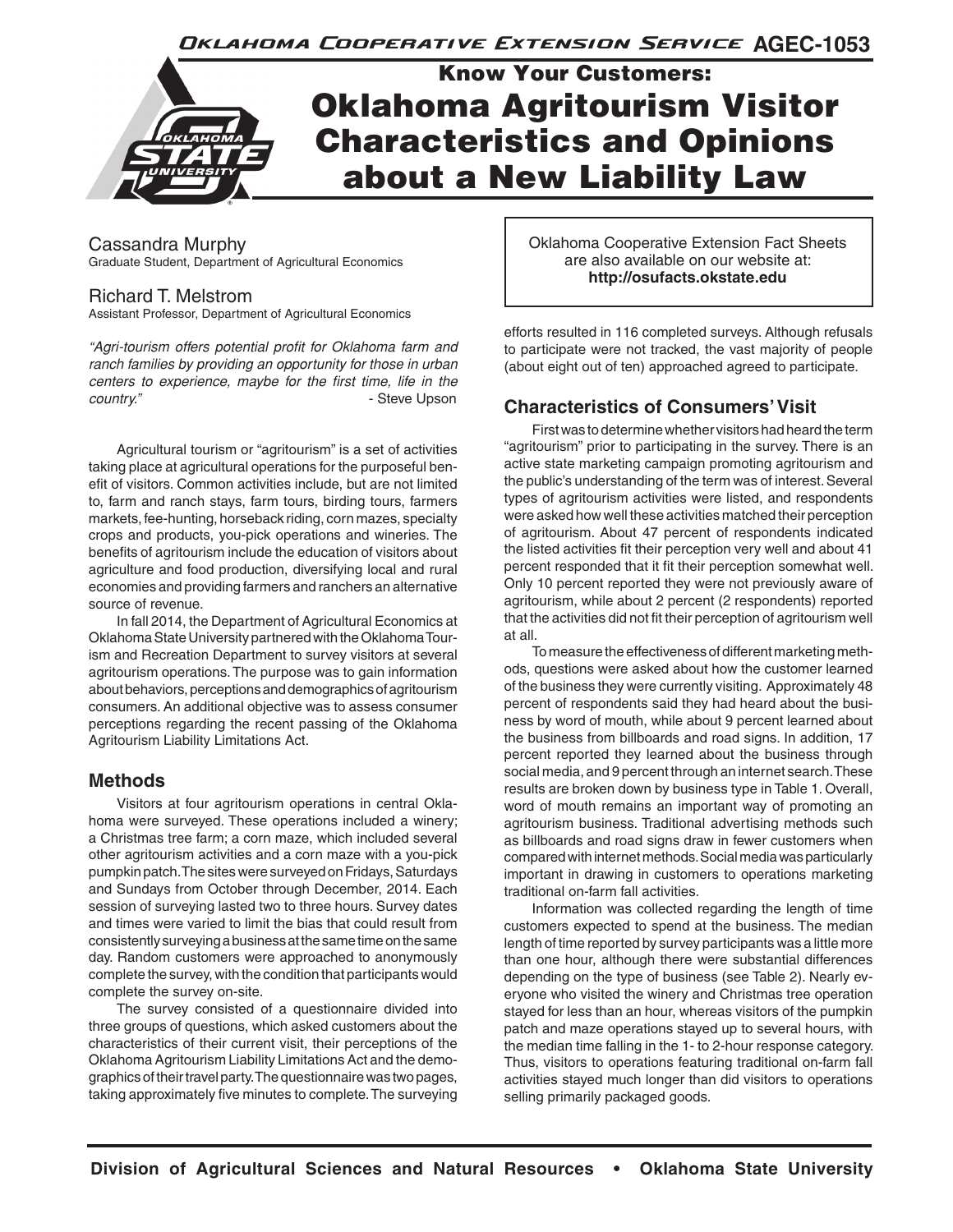| Table 1. How customers became aware of the business. |  |  |
|------------------------------------------------------|--|--|
|------------------------------------------------------|--|--|

| Advertising<br>Method | Maze &<br><b>Assorted Activities</b> | Maze & Pumpkin<br>Pick | Christmas<br>Tree Farm | Winery | All Businesses |
|-----------------------|--------------------------------------|------------------------|------------------------|--------|----------------|
|                       |                                      |                        |                        |        |                |
| Word-of-Mouth         | 30                                   |                        |                        |        | 56             |
| Social Media          | 9                                    | 10                     |                        |        | 20             |
| Internet Search       | 5                                    |                        |                        |        | 11             |
| Road Signs            |                                      |                        |                        |        | 10             |
| Other                 | 5                                    |                        |                        |        | 19             |

**Table 2. Length of time customers spent at the business.**

| Time<br>(Hours)  | Maze &<br><b>Assorted Activities</b> | Maze & Pumpkin<br>Pick | Christmas<br>Tree Farm | Winery | All Businesses |
|------------------|--------------------------------------|------------------------|------------------------|--------|----------------|
| One hour or less |                                      | 9                      | 23                     | 16     | 50             |
| 1 hour to 2 hour | 20                                   | 10                     |                        |        | 33             |
| 2 to 3 hours     | 14                                   |                        |                        |        | 15             |
| 3 to 4 hours     | 12                                   |                        |                        |        | 13             |
| 4 to 5 hours     |                                      |                        |                        |        |                |

The distance customers traveled to get to these businesses showed the majority lived within 50 miles (see Table 3). However, when looking at just the winery, customers willingly drove between 50 miles to 100 miles. This could be due to the demand for winery tours by Tulsa and Oklahoma City residents, who often travel in groups by bus to several wineries in a day. The shorter traveling distances that were observed to the Christmas tree farm, mazes and pumpkin patch operations may be due to a combination of the proximity of these businesses to urban centers and the lack of willingness to travel for more than an hour. Additional research may help explain these patterns.

When examining the frequency of customers' visits to the business, more than two-thirds reported that this was their first visit within the last three years. However, there were customers

who had made several visits, including some who visited ten times or more (see Figure 1). It is important to note the more frequent customers were largely those visiting the winery, who were returning to purchase products from the operations' store and spent little time at the business. It appears customers are willing to repeatedly visit an agritourism business if the operation sells a packaged product, but visit with substantially less frequency operations marketing primarily an experience.

Overall, a majority of the agritourism customers surveyed anticipated spending less than \$70, including entrance fees, on themselves or their family, with the exception of one group (see Table 4). Of the locations in our sample, the Christmas tree customers expected to pay more than \$70, which is consistent with the homogenous product and pricing offered at this business (it only sold Christmas trees of set heights).

### **Table 3. Travel distance.**

| <b>Miles</b>  | Maze &<br><b>Assorted Activities</b> | Maze & Pumpkin<br>Pick | Christmas<br>Tree Farm | Winery | All Businesses |
|---------------|--------------------------------------|------------------------|------------------------|--------|----------------|
| 25 or less    | 23                                   |                        |                        |        | 36             |
| 25.1 to 50    |                                      | 8                      |                        |        | -31            |
| 50.1 to 100   |                                      |                        |                        | 10     | 16             |
| 100.1 to 200  |                                      |                        |                        |        |                |
| More than 200 |                                      |                        |                        |        |                |

### **Table 4. Anticipated spending.**

| Amount       | Maze &<br><b>Assorted Activities</b> | Maze & Pumpkin<br>Pick | Christmas<br>Tree Farm | Winery | All Businesses |
|--------------|--------------------------------------|------------------------|------------------------|--------|----------------|
| \$0 to 20    | 28                                   | 8                      |                        |        | 44             |
| \$21 to 40   |                                      |                        |                        |        | 28             |
| \$41 to 70   |                                      |                        |                        |        | 18             |
| \$70 to 100  |                                      |                        | 13                     |        | 15             |
| \$100 to 150 |                                      |                        |                        |        | ა              |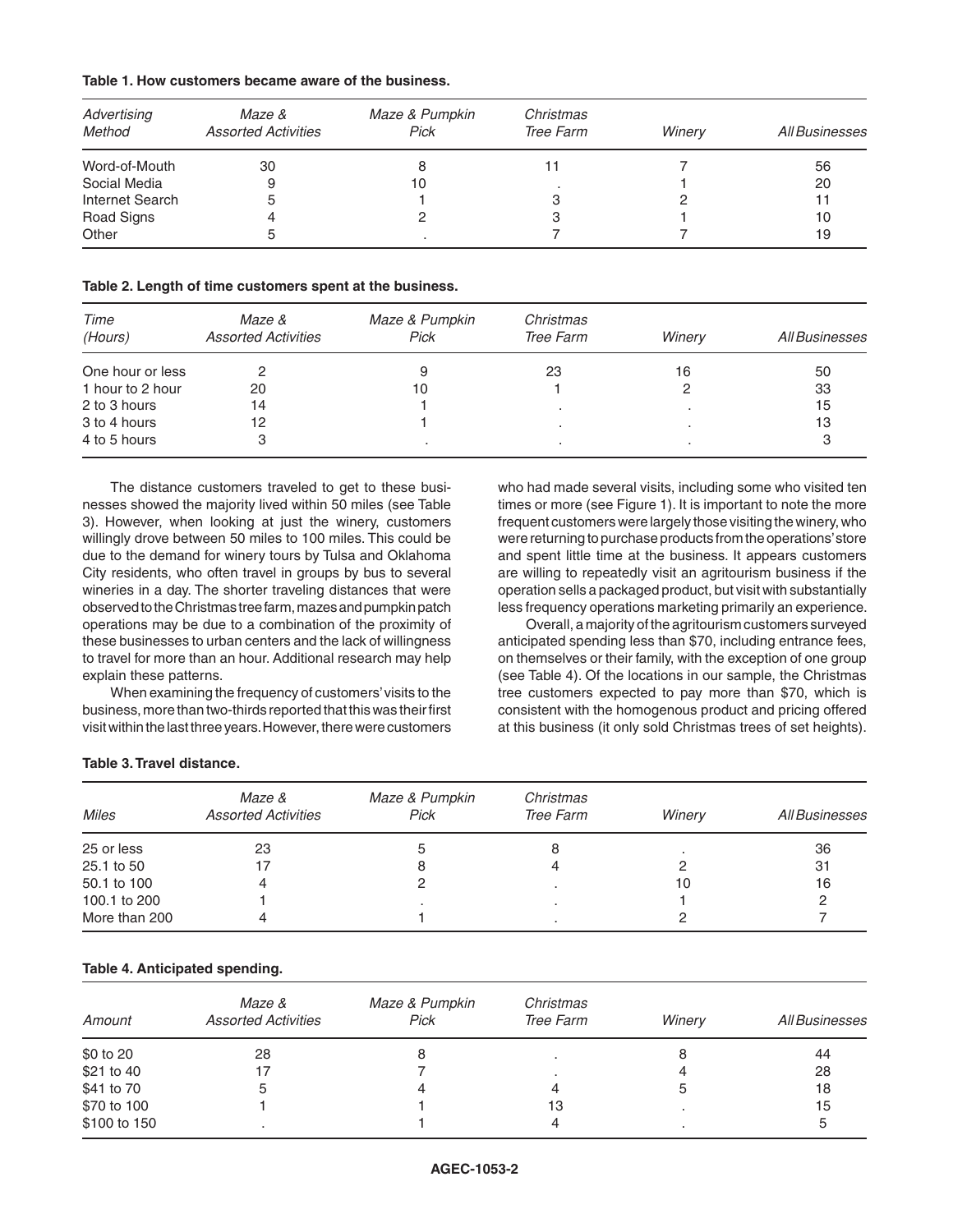

**Figure 1. Number of times customers visited the business within the last three years, including their current visit.** 

When looking at customers' travel plans, most survey respondents reported that the current business was their primary and only destination. Across all businesses, 9 percent of respondents said the business currently being visited was not part of their original travel plans (see Figure 2). Respondents whose travel plans only included the surveyed agritourism business made up about 59 percent of the sample, while approximately 12 percent planned to travel to other agritourism businesses and 16 percent planned to visit other non-agritourism businesses (see Figure 3).

# **Consumer Perceptions of Oklahoma**

# **Agritourism Liability Limitations Act**

The Oklahoma Agritourism Liability Limitations Act is an Oklahoma state law enacted in 2013, intended to limit the risk of liability to agritourism operators. Specifically, the law says that an agritourism operator who is registered with the Oklahoma Department of Agriculture, Food and Forestry is not liable for the injury or death of a participant, provided a warning label is posted on site and the injury was the result of a risk inherent to the agritourism activity. The liability protection is void if the producer acts in a negligent manner.

With the recent passing of this law, it was unclear if consumers were aware of its implications, and if businesses had been harmed due to customers becoming more liable for



**Figure 2. How customers current visit to the business fit into their overall travel plans.**



**Figure 3. Other destinations that customers included as part of their travel plans.**

injury. The survey participants were given the explanation in the paragraph above, then asked if they supported the passage of this law. Out of 114 responses, 71 percent reported that they supported this law, while 5 percent did not support it and 24 percent were not sure. When asked if they had seen the warning labels or were aware of this law, 76 percent reported they had not. This result is surprising, because it suggests the warning labels (posted at all four survey sites) are going unnoticed by visitors. To those who had seen the signs posted or were aware of the law, it was asked if this knowledge had affected the frequency of their visits. Nearly all of these respondents (87 percent) said their visit frequency to the current business had not been affected.

### **Agritourism Consumer Demographics**

The final part of the survey asked about visitors' demographics. Eighty-one percent of respondents were traveling with children, which is not surprising due to the nature of the businesses included in the survey. About 11 percent of visitors were traveling in large groups, comprised of more than ten people, including visitors traveling as part of a winery tour, as previously mentioned.

Of the 108 respondents who listed their age, most were in their 30s, with 22 percent between 30 and 34 years, and 16 percent between 35 and 39 years (see Figure 4). These are very high percentages when compared to the Oklahoma 2010 Census, which shows 6.4 percent and 6.2 percent of the population lies between 30 and 34, and 35 and 39 years, respectively. The interpretation is that relatively few adults 45 years and older, being less likely to have young children at home, attend traditional on-farm fall agritourism activities. On the other hand, the age range of winery visitors was relatively broad: completed surveys were by those ranging in age from early 20s to 80s.

When asked about current work status, 69 percent of the 108 responses said they were employed full-time, 17 percent said they were not employed and not seeking work or retired, 11 percent were employed part-time and 3 percent (3 respondents) were not employed, but were seeking work. According to the Bureau of Labor Statistics, the unemployment rate in Oklahoma in November of 2014 was 4.4 percent, so the em-